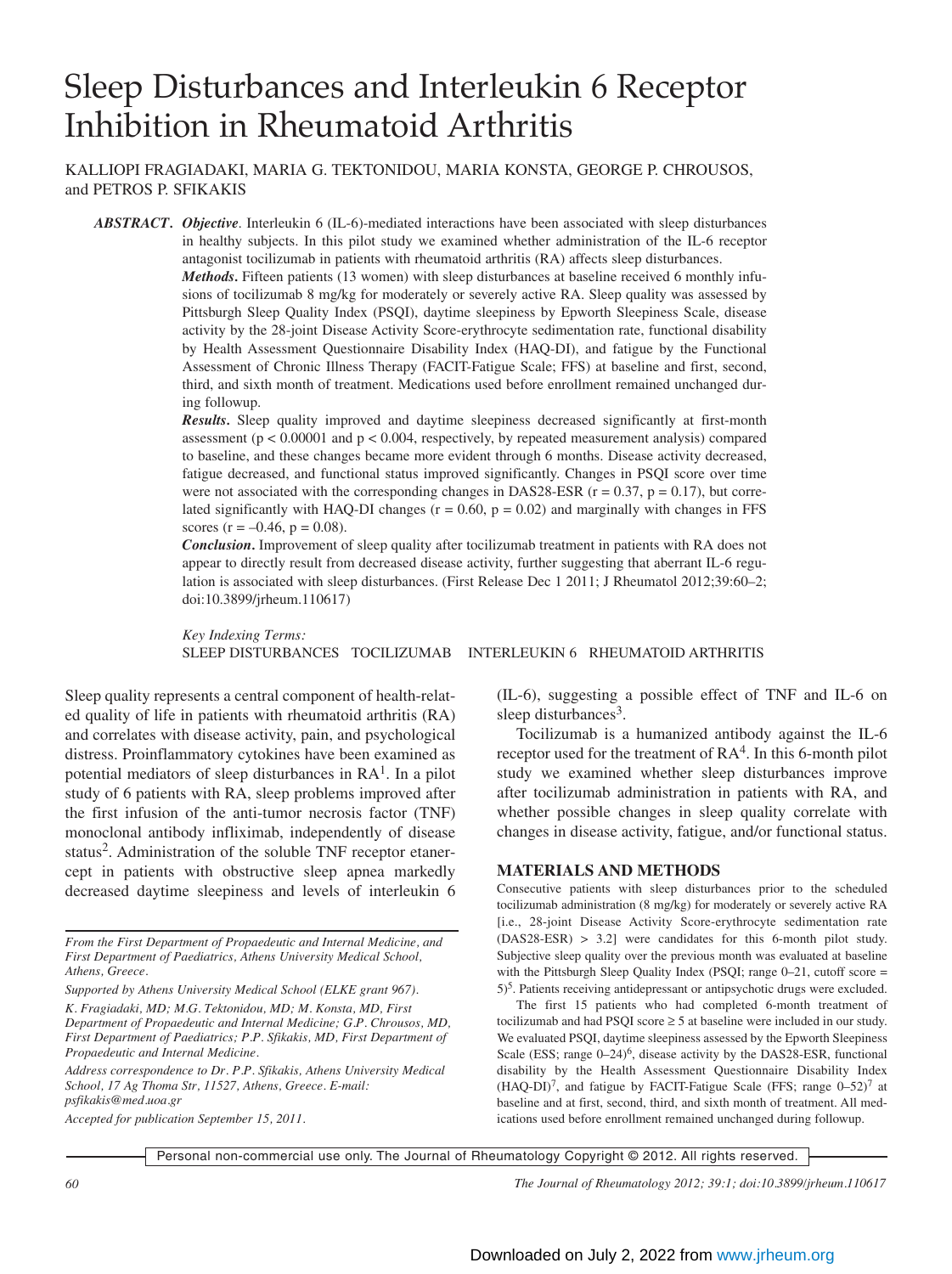*Statistical analysis.* To examine the significance of changes of variables measured longitudinally (PSQI, ESS, DAS28-ESR, HAQ-DI, and FFS) during followup, linear mixed models with random intercept and random slope were applied, in order to take into account the correlation between repeated measurements on the same individual. To analyze whether the rates of change in variable scores (PSQI and ESS) correlated with the corresponding rates of other variables (DAS28-ESR, HAQ-DI, and FFS scores) we first summarized each individual's trajectory by deriving an estimate of the rate of change (slope) through simple linear regressions on his/her measurements over time for each of the aforementioned variables. Having an estimate of the slope for each individual and each variable, we investigated potential associations between each variable's slopes, using Pearson's correlation coefficient. Paired t test was applied for detecting statistically significant changes in PSQI and ESS from baseline to first infusion of tocilizumab. A p value < 0.05 was considered the level of statistical significance.

## **RESULTS**

Fifteen patients (13 women) participated, mean age  $48 \pm SD$ 9 years (range 34–65 yrs), with mean disease duration 8.4  $\pm$ 6.54 years (range 2–23 yrs). A significant improvement in PSQI was observed from baseline to 6 months (from  $7.5 \pm$ 2.3 to  $6.8 \pm 2.5$ ; p = 0.005 by paired t test), which was evident after the first tocilizumab infusion (Figure 1A). At the



Baseline 1st month 2nd month 3rd month 6th month

*Figure 1.* Changes in Pittsburgh Sleep Quality Index (PSQI) scores (A) and Epworth Sleepiness Scale (ESS) scores (B) in 15 patients with RA who received 6 monthly infusions of tocilizumab 8 mg/kg for active disease. Box plots show median values and 25th-75th quantiles. Dots represent outlier values. P values denote significance by linear mixed models.

first-month assessment, the quality of sleep improved in 8 patients and further progressive improvement was evident up to the sixth month in 4 of them. Of the remaining 7 patients without improved sleep quality after the first tocilizumab infusion, 4 reported improvement through the following months.

Compared to baseline, a significant improvement of sleep quality was accompanied by significant decreases in daytime sleepiness (Figure 1B), which became significant at the first-month assessment (ESS from  $6.9 \pm 4.8$  to  $5.5 \pm 4.5$ ;  $p = 0.01$ , paired t test); daytime sleepiness at first month decreased in 10 patients, increased in 1, and remained unchanged in 4 patients. Through the following months, daytime sleepiness was further decreased in 7 of 10 patients who had a favorable response at the first month, whereas improvements were also noted in 3 of those 4 patients with unchanged ESS at first month.

During the 6 months of tocilizumab treatment, and compared to baseline assessments, fatigue decreased progressively and functional status improved, whereas disease activity decreased (Table 1). Further analysis revealed that individual changes in PSQI scores from baseline to first month, from first to second, from second to third, and from third to sixth month of treatment did not correlate with the corresponding individual changes in DAS28-ESR, but correlated positively with improvement in HAQ-DI and marginally with decreased fatigue (Table 2). No significant correlations were found between decreases of daytime sleepiness and changes in DAS28-ESR, HAQ-DI, and FFS scores. A strong correlation was noted between individual decreases in DAS28-ESR and HAQ-DI scores during the 6 months' treatment ( $r = 0.75$ ,  $p = 0.001$ ).

#### **DISCUSSION**

Considering the limitations of a pilot study and the small number of patients, our results suggest that tocilizumab treatment is associated with rapid and significant improvement in sleep quality and daytime sleepiness independent of changes in disease activity. Poor sleep quality and related daytime sleepiness are common in  $RA<sup>1</sup>$ . Disease activity and depression have been associated with increased risk of sleep disturbances and vice versa<sup>8,9</sup>.

Elevated levels of TNF and IL-6 were found in individuals with sleep apnea<sup>10</sup>, whereas increased endogenous IL-6 or exogenous IL-6 administration in patients with cancer was associated with daytime sleepiness and fatigue<sup>11</sup>. Proinflammatory cytokines were also elevated in subjects with experimentally induced sleepiness<sup>12</sup>. Cytokines can induce sleepiness by crossing the blood-brain barrier and through peripheral autonomic efferent nerves $13$  or links between the immune and endocrine systems $^{14}$ . Effects of anticytokine treatment on sleep have been examined only sporadically. Sleep and alertness improved after anti-TNF treatment, independent of disease status, in a study of 6

Personal non-commercial use only. The Journal of Rheumatology Copyright © 2012. All rights reserved.

*Fragiadaki, et al: Sleep disturbances in RA 61*